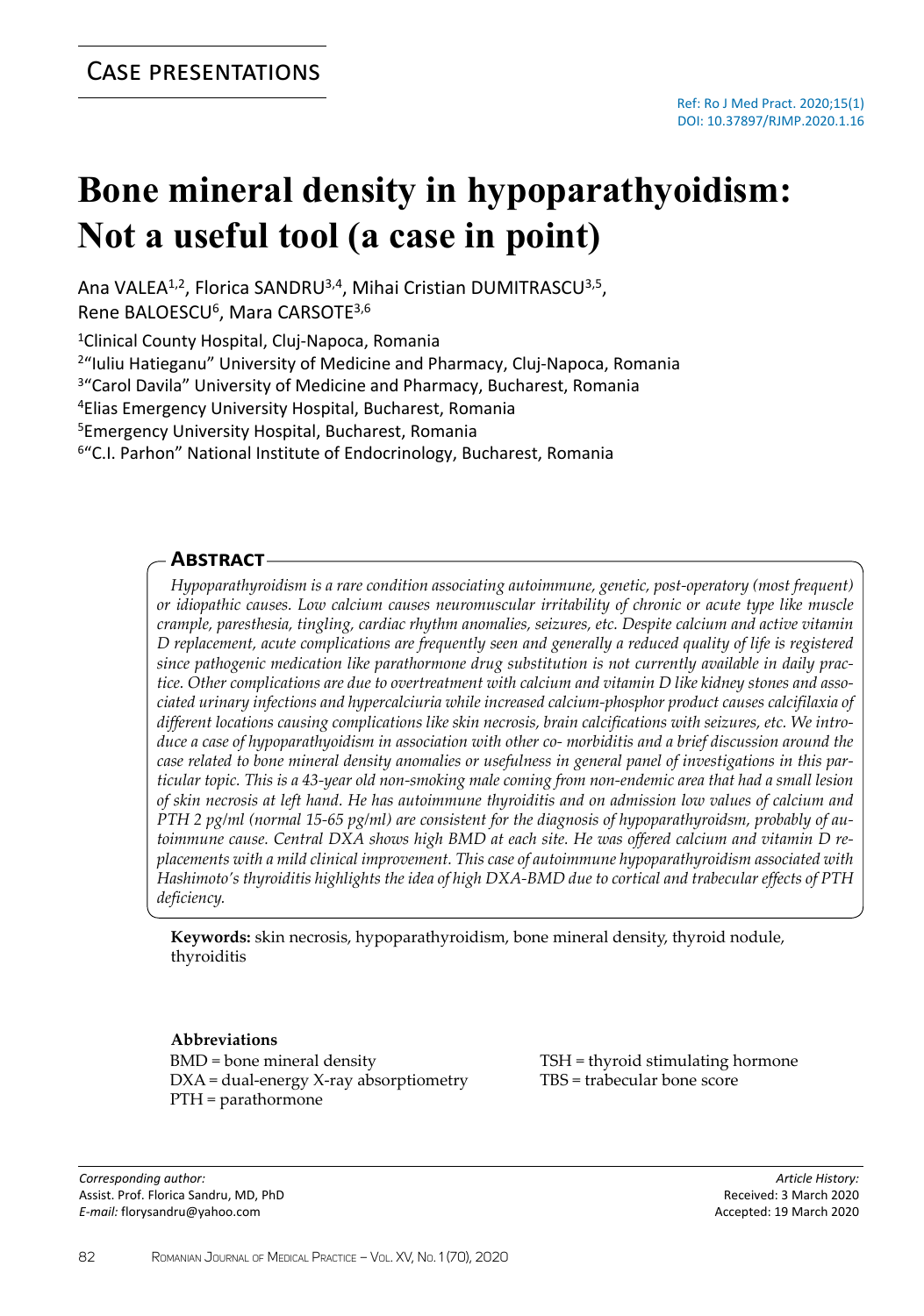# **INTRODUCTION**

Hypoparathyroidism is a rare condition associating low calcium and parathormone levels of different causes like autoimmune, genetic, post-operatory (most frequent) or idiopathic (1,2). Low calcium causes neuromuscular irritability of chronic or acute type like muscle crample, paresthesia, tingling, cardiac rhythm anomalies, seizures etc. (1,2). Despite calcium and active vitamin D replacement, acute complications are frequently seen and generally a reduced quality of life is registered since pathogenic medication like parathormone drug substitution is not currently available in daily practice (3). Parathormone represents the key player of mineral metabolism and its role is related to adequate synthesis and actions of vitamin D, too (4,5). Other complications are due to overtreatment with calcium and vitamin D like kidney stones and associated urinary infections and hypercalciuria while increased calcium-phosphor product causes calcifilaxia of different locations causing complications like skin necrosis, brain calcifications with seizures etc. (1,2,3).

## **AIM**

We introduce a case of hypoparathyoidism in association with other co- morbiditis and a brief discussion around the case related to bone mineral density anomalies or usefulness in general panel of investigations in this particular topic.

## **METHOD**

This is a case presentation. The patient agreed for the introduction of his medical records.

# **CASE DATA**

## **Admission**

This is a 43-year old non-smoking male coming from non-endemic area that had a small lesion of skin necrosis at left hand (at the level of this 4<sup>th</sup> finger). After remission he was referred for an endocrine assessment because the patient had a history of autoimmune hypothyroidism. Also he experienced acral paresthesia of different intensities since last several months and a value of low serum calcium has been detected.

## **Assessments**

On admission the general and endocrine clinical evaluation was not significant. The blood assays were done and revealed a very low value of total calcium of 5.09 mg/dl (normal levels between 8.5 and 10.2 mg/dl) as well as ionic calculated calcium of 2.1 mg/dl (normal values between 3.9 and 4.9 mg/dl); normal total serum proteins of 7.55 mg/dl (normal limits of 6.5-8.7 mg/dl), high serum phosphorus of 6.2 mg/dl (normal between 2.5 and 4.5 mg/dl). In addition to these aspects the subject had normal renal and hepatic function, hemoglobin, serum magnesium (1.5 mg/dl, normal between 1.6 and 2.4 mg/dl). 25-hidroxivitamin D was of 38 ng/ml (normal level is more than



*Figure 1. Total serum calcium and PTH levels on a 43-year old patient with hypoparathyroidism; normal levels are displayed within the chart*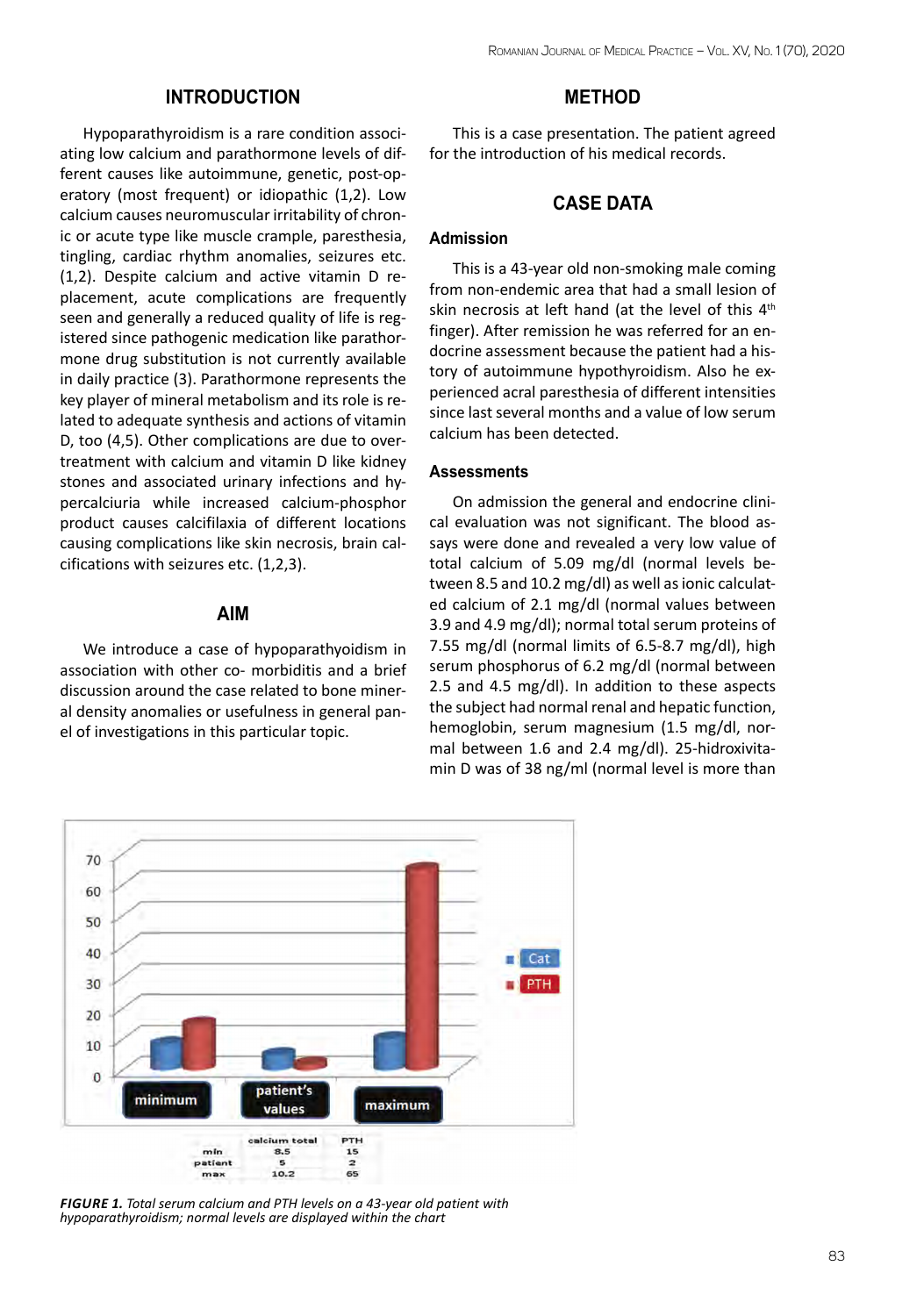30 ng/ml) and PTH (parathormone) was of 2.15 pg/ ml (normal between 15 and 65 pg/ml) (Figure 1).

The values of PTH remained low when the assays were repeated. The blood bone turnover markers showed CrossLaps (marker of bone resorption) of 0.23 ng/ml (normal between 0.158 and 0.442 ng/ml), and osteocalcin, respective total alkaline phospatase (markers of bone formation) of 8.25 ng/ml (normal ranges between 14 and 42 ng/ml), respective 53 U/l (normal less than 108 U/l). TSH (thyroid stimulating hormone) was of 3 µUI/ml (normal between 0.5 and 4.5 µUI/ml). Anti-thyroperoxidase antibodies of 417 U/ml confirmed the diagnosis of Hashimoto's thyroiditis (normal levels less than 35 UI/ml) with normal values of anti-thyoroglobulin antibodies of 30-70 UI/ ml).

Thyroid ultrasound pointed out hypoechoic pattern and a thyroid hypo-echogenous nodule of 8 mm at left lobe. Anterior cervical intravenous contrast computed tomography revealed no tumor but a small thyroid nodule of 8 by 5 mm at the level of left lobe which was homogenous and well shaped. Central DXA (Dual-Energy X-Ray Absorptiometry) showed at L1-4 lumbar level a BMD (bone mineral density) value of 1.485 g/sqcm, T-score of 2.2 SD, Z-score of 1.6 SD (Figure 2).

1/3 distal radius DXA at non-dominant forearm revealed a BMD of 0.763 g/sqcm, T-score of -0.5 SD, Z-score of -0.5 SD (Figure 3). Hip DXA showed femoral neck BMD of 1.328 g/sqcm, T-score of 2 SD, Z-score of 1.9 SD, total hip BMD of 1.363 g/ sqcm, T-score of 1.8 SD, Z-score of 1.6 SD (Figure 4).

#### **Follow-up**

The patient was offered oral calcium of 1-1.5 g per day in addition to calcitriol 0.5-0.75 µg per day (in case the drug was not available he switched to





| <b>Region</b>  | <b>BMD</b><br>(g/cm2) | Young-Adult |         | <b>Age-Matched</b> |         | <b>BMC</b> | Area  | Width | Height |
|----------------|-----------------------|-------------|---------|--------------------|---------|------------|-------|-------|--------|
|                |                       | (°/°)       | T-Score | (9/6)              | Z-Score | (g)        | (cm2) | (cm)  | (cm)   |
| L1             | 1,202                 | 104         | 0,3     | 97                 | $-0,3$  | 19,15      | 15,94 | 4,7   | 3,36   |
| L2             | 1,476                 | 119         | 2,0     | 112                | 1,4     | 24,16      | 16,37 | 4,7   | 3,47   |
| L <sub>3</sub> | 1,614                 | 130         | 3,1     | 123                | 2,5     | 29,30      | 18,15 | 4,8   | 3,78   |
| L4             | 1,594                 | 129         | 3,0     | 121                | 2,3     | 33,85      | 21,24 | 5,2   | 4,10   |
| $L1-L2$        | 1,341                 | 112         | 1,2     | 105                | 0,6     | 43,31      | 32,31 | 4,7   | 6,83   |
| $L1-L3$        | 1,439                 | 119         | 1,9     | 112                | 1,3     | 72,61      | 50,46 | 4,8   | 10,61  |
| $L1-L4$        | 1,485                 | 122         | 2,2     | 115                | 1,6     | 106,46     | 71,69 | 4,9   | 14,70  |
| $L2-L3$        | 1,549                 | 125         | 2,6     | 118                | 2,0     | 53,46      | 34,52 | 4,8   | 7,25   |
| $L2-L4$        | 1,566                 | 126         | 2,7     | 119                | 2,1     | 87,31      | 55,76 | 4,9   | 11,34  |
| $L3-L4$        | 1,603                 | 129         | 3,0     | 122                | 2,4     | 63,15      | 39,38 | 5,0   | 7,88   |

*Figure 2. Central lumbar L1-4 DXA on a 43-year old male with autoimmune hypoparathyroidism. High BMD is suggestive for the condition*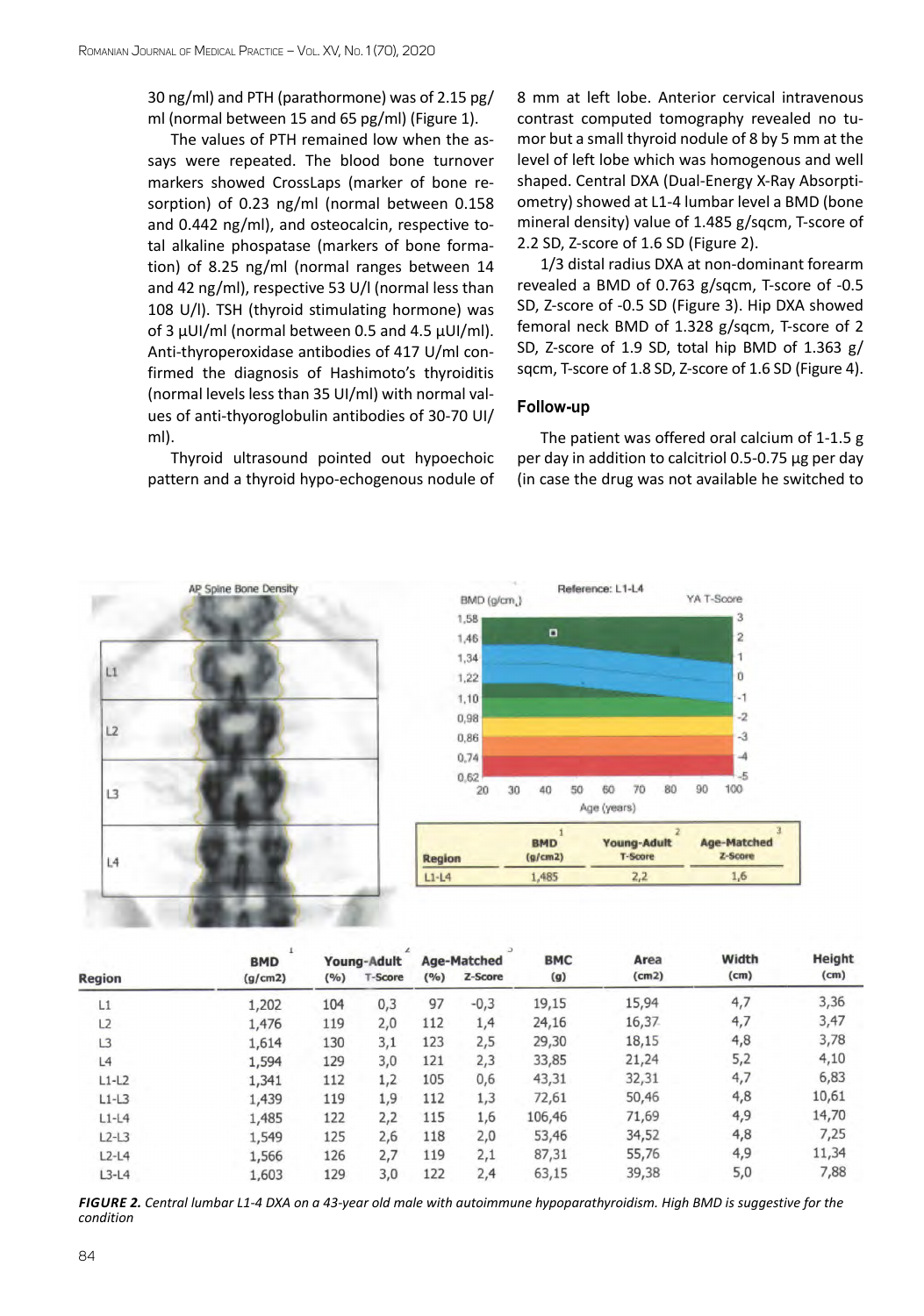



|                     |      | 1,9<br><b>BMD</b> |                | Young-Adult |                          | Age-Matched | 9<br><b>BMC</b> | Area  |
|---------------------|------|-------------------|----------------|-------------|--------------------------|-------------|-----------------|-------|
| Region              |      | (g/cm2)           | (96)           | T-Score     | (96)                     | Z-Score     | $(g)$           | (cm2) |
| Radius UD           |      | 0,534             | 126            | 2,7         | 126                      | 2,7         | 2,48            | 4,64  |
| Ulna UD             |      | 0,440             | $\sim$         | $\equiv$    | ×                        | $\sim$      | 1,03            | 2,35  |
| Radius 33%          | kin. | 0,763             | 95             | $-0,5$      | 95                       | $-0,5$      | 2,36            | 3,10  |
| Ulna 33%            |      | 0,960             | $\blacksquare$ | ÷           | $\overline{\phantom{a}}$ | -           | 2,24            | 2,34  |
| Both UD             |      | 0,502             | $\equiv$       | ٠           | $\equiv$                 | $\equiv$    | 3,51            | 6,99  |
| Both 33%            |      | 0,848             | ۰              |             | ۰                        | ۰           | 4,61            | 5,43  |
| <b>Radius Total</b> |      | 0,662             | 108            | 0,9         | 108                      | 0,9         | 12,16           | 18,36 |
| Ulna Total          |      | 0,706             | ۰              | ٠           | ۰                        | ۰           | 8,13            | 11,51 |
| <b>Both Total</b>   |      | 0,679             | $\equiv$       | ۰           |                          | ۳           | 20,29           | 29,86 |

*Figure 3. Central 1/3 distal radius on a 43-year old male with autoimmune hypoparathyroidism*

1 µg alphacalcidol). He was followed for 3 more years and the values of calcium mildly increased with 1 mg/dL while the PTH levels remained extremely low. The thyroid substitution with 100 µg of daily levothyroxine was continued.

# **DISCUSSION**

Several aspects worth to be discussed related to the present case.

#### **The etiology of primary hypothyroidism**

This is probably an autoimmune case of hypoparathyroidism based on the co-presence of autoimmune chronic thyroiditis. The HLA connection is most probably involved in this adult onset type while the condition is typically a part of type 1 autoimmune polyglandular syndrome with childhood onset also associating primary chronic adrenal insufficiency and candidosis, type 1 diabetes mellitus and potentially other autoimmune disease because of the *AIRE* gene mutations (6).

#### **Thyroid involvement and connections**

In this case the patient had Hashimoto's thyroiditis with adequately treated hypothyroidism and a small thyroid nodule which had no clinical relevance despite the fact that parathyroid glands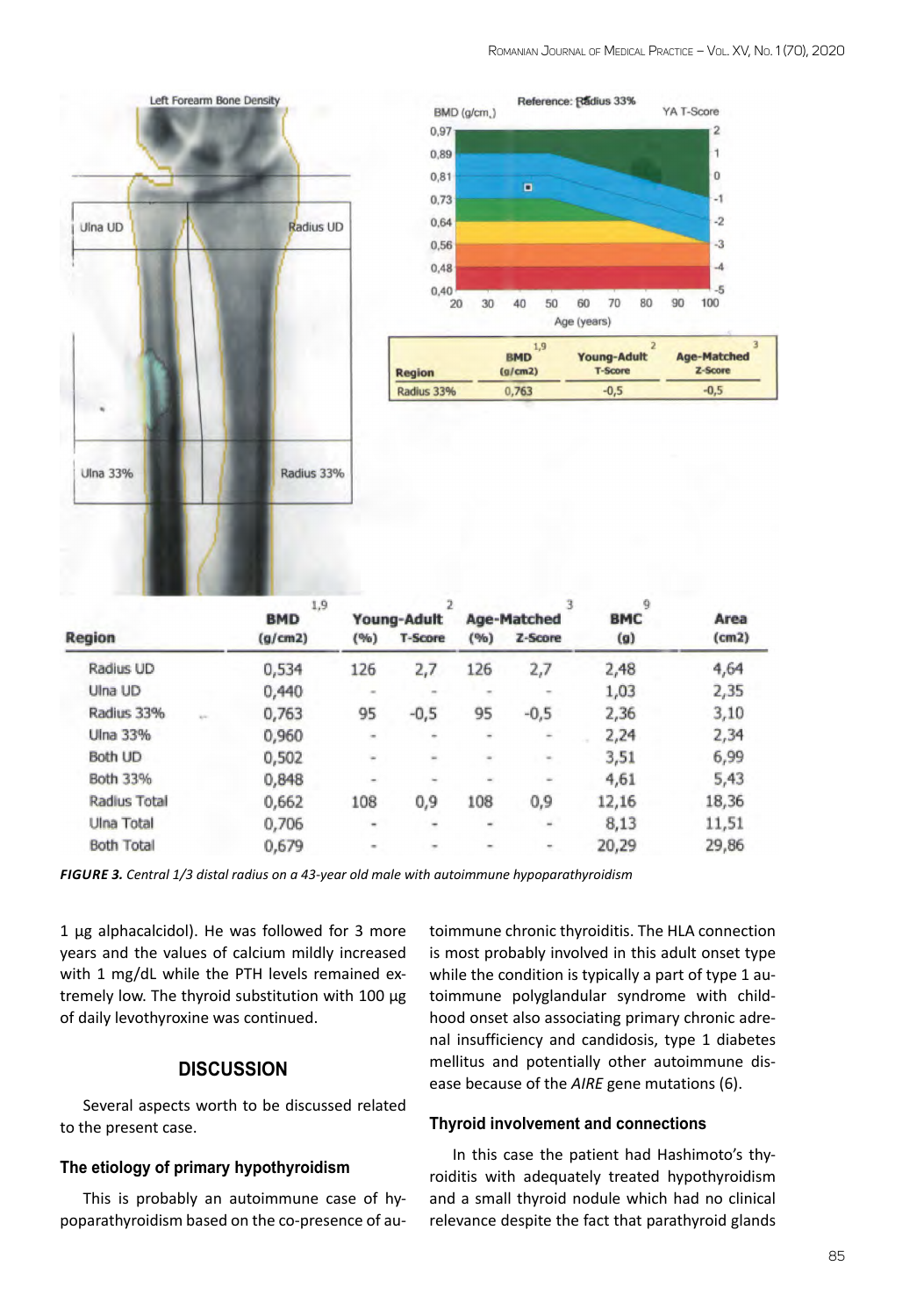



HAL chart results unavailable

|                            | <b>BMD</b> |       | Young-Adult    |       | Age-Matched | <b>BMC</b><br>(g) | Area<br>(cm2) |
|----------------------------|------------|-------|----------------|-------|-------------|-------------------|---------------|
| Region                     | (g/cm2)    | (9/6) | <b>T-Score</b> | (9/6) | Z-Score     |                   |               |
| Neck                       | 1,328      | 124   | 2,0            | 123   | 1,9         | 7,46              | 5,62          |
| <b>Upper Neck</b>          | 1,175      | 129   | 2,0            | 128   | 2,0         | 3,24              | 2,76          |
| $4 -$<br><b>Lower Neck</b> | 1,475      | ۰     | ۰              |       | ٠           | 4,22              | 2,86          |
| Wards                      | 1,089      | 113   | 1,0            | 116   | 1,1         | 3,82              | 3,50          |
| Troch                      | 1,116      | 120   | 1,7            | 115   | 1,3         | 22,71             | 20,36         |
| Shaft                      | 1,717      | ۰     | ÷              | ۰     |             | 25,36             | 14,76         |
| Total                      | 1,363      | 124   | 1,8            | 121   | 1,6         | 55,53             | 40,74         |

*Figure 4. Central hip DXA on a 43-year old male with autoimmune hypoparathyroidism*

damages are positive based on a functional assessment (7). The risk of a malignancy like thyroid cancer is such a nodule is low and the mentioned co-morbidities are not correlated with the risk (8,9,10). The risk of thyroid metastasiss is also low unless disseminated disease is positive (11). We perform a computed tomography of neck because of potential risk of infiltrative disorders (malignant or not) in order to induce the parathyroid glands suppression (12,13). Iatrogenic hypoparathyroidism is described in type 2 multiple endocrine neoplasia in association with other neuroendocrine neoplasia and endocrine tumors (14,15).

The patient had autoimmune chronic disorder which is more frequent in females but generally an increased prevalence is reported (16). The thyroid dysfunction is typically of hypothyroidism type but thyrotoxicosis has been reported (16,17).

#### **BMD and PTH**

PTH is situated on the mainstream of bone mass control and anomalies of PTH are directly reflected on BMD on patients with normal renal function or chonic renal insufficiency (18,19). A baseline evaluation of PTH is useful to appreciate the risk of primary or secondary hyperparathyroidism with DXA consequences (20,21). PTH has antagonist effects on skeleton of either anabolic or catabolic type (18). This is modulated based on time exposure (18). If PTH is low, the cortical and trabecular bone mass are high, thus DXA-BMD is increased as seen in this case, with the highest scores at lumbar spine (18,19). A TBS (trabecular bone score) evaluation was not available at that time for the patient. New data suggested, however, that TBS is normal in this condition (19). The complete panel of consequences involving low PTH at bone micro-architecture is still unclear, inclusive the risk of vertebral fractures (18). Other assessments like peripheral quantitative computed tomography at the level of radius showed that cortical is increased (19). Also, cortical volumetric BMD reveals reduced cortical porosity (19). It is still a matter of debate if the bone strength is af